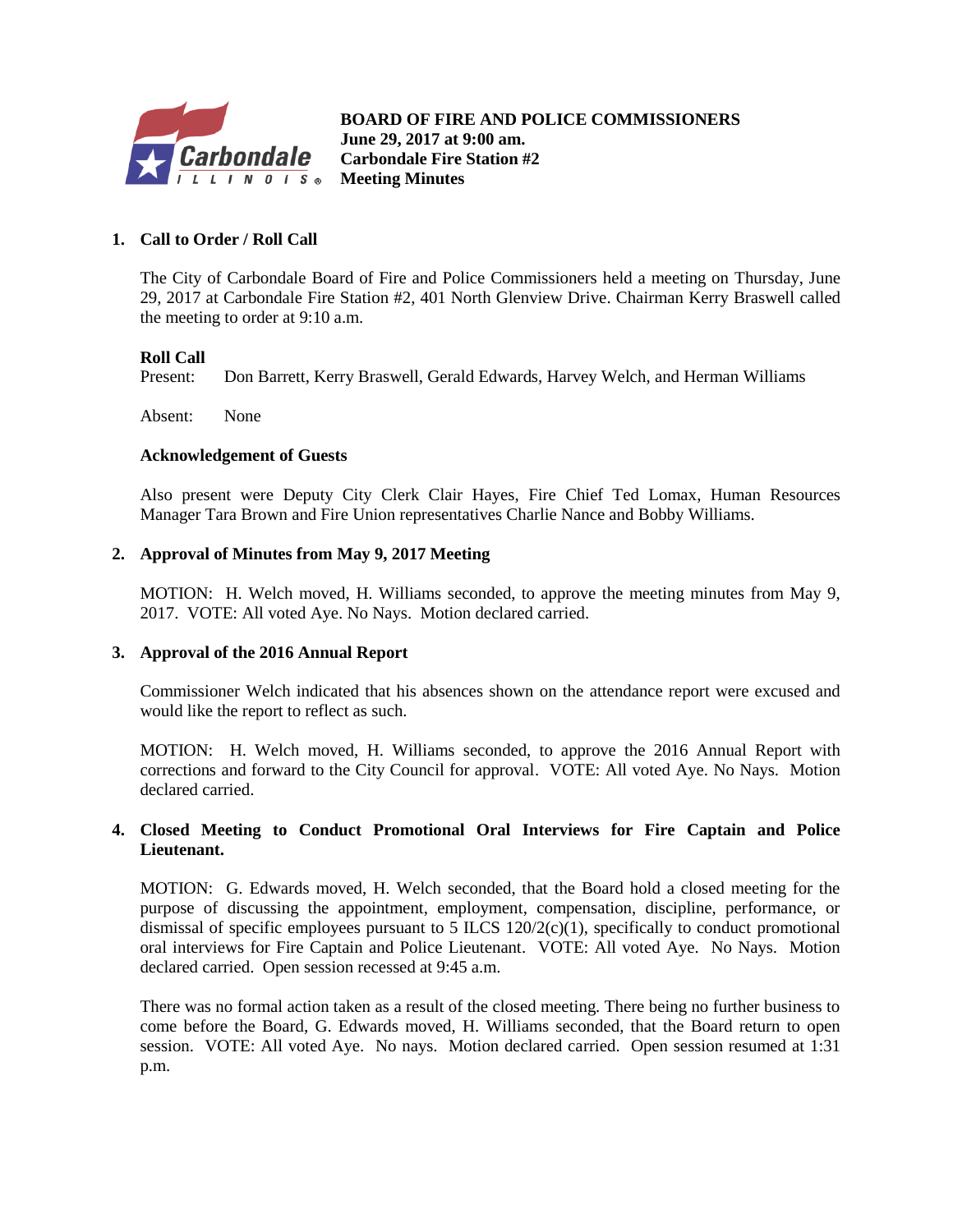According to the current rules and regulations of the current fire captain promotional process the oral interview scores of the Fire Captain candidates needs to be tallied in front of the union representatives. For the sake of time, the Board briefly returned to open session in order to calculate the oral interview scores so the union representatives may excuse themselves from the rest of the meeting.

MOTION: H. Welch moved, G. Edwards seconded, that the Board hold a closed meeting for the purpose of discussing the appointment, employment, compensation, discipline, performance, or dismissal of specific employees pursuant to 5 ILCS  $120/2(c)(1)$ , specifically to conduct promotional oral interviews for Fire Captain and Police Lieutenant. VOTE: All voted Aye. No Nays. Motion declared carried. Open session recessed at 1:45 p.m.

There was no formal action taken as a result of the closed meeting. There being no further business to come before the Board, G. Edwards moved, D. Barrett seconded, that the Board return to open session. VOTE: All voted Aye. No nays. Motion declared carried. Open session resumed at 2:21 p.m.

## **5. Citizens' Comments**

Police Chief Jeff Grubbs expressed appreciation to the Board for the Lateral Entry program. Recently, through this program, the Police Department was able to hire five lateral entry candidates. He stated that without the lateral entry program the department's staffing would be decimated.

Chief Grubbs also stated that he would like the Board to consider revising the entry level examination education requirement so that it can be substituted for military experience.

#### **6. Board Comments -** None

#### **7. Adjournment**

Meeting adjourned at 2:41 p.m.

\_\_\_\_\_\_\_\_\_\_\_\_\_\_\_\_\_\_\_\_\_\_\_\_\_\_\_\_\_ Clinette C. Hayes, Deputy City Clerk Approved by the Board on \_\_\_\_\_\_\_\_\_\_\_\_\_\_\_\_\_\_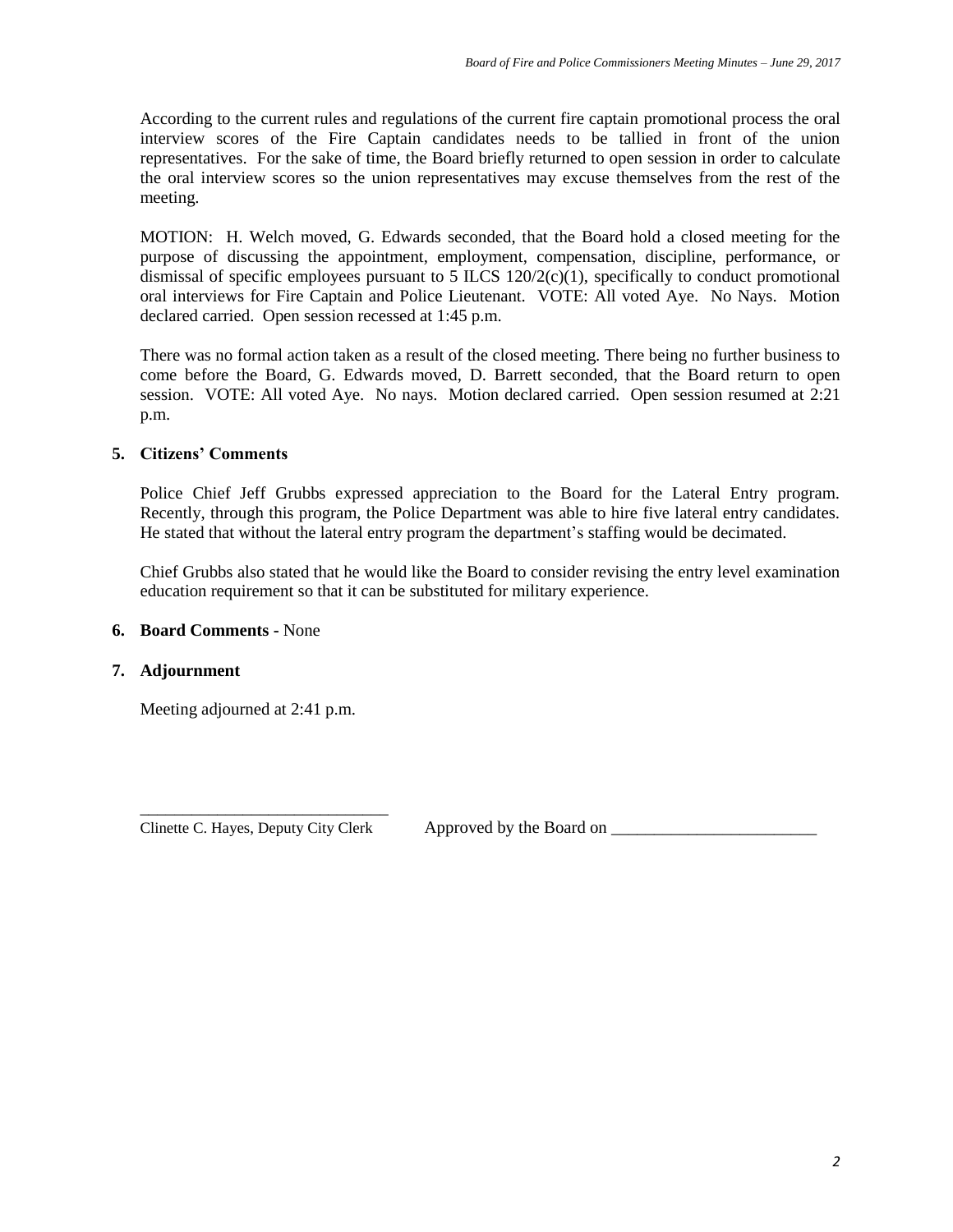

**B BOARD OF FIRE AND POLICE COMMISSIONERS August 3, 2017 at 9:00 am Carbondale Civic Center; Room 112 Meeting Minutes**

## **1. Call to Order / Roll Call**

The City of Carbondale Board of Fire and Police Commissioners held a meeting on Thursday, August 3, 2017 at the Carbondale Civic Center, 200 South Illinois Avenue. Chairman Kerry Braswell called the meeting to order at 8:56 a.m.

## **Roll Call**

Present: Don Barrett, Kerry Braswell, and Herman Williams

Absent: Gerald Edwards and Harvey Welch

#### **Acknowledgement of Guests**

Also present were Deputy City Clerk Clair Hayes, Fire Chief Ted Lomax, and Police Chief Jeff Grubbs.

## **2. Certify the Promotional Examination Results for Police Sergeant, Police Lieutenant, and Fire Captain**

It was explained to the Board that they are certifying the results of the Police Sergeant and Lieutenant promotional examination and the preliminary results for the Fire Captain promotional examination. It was noted that the preliminary listing is valid for 10 days in which an eligible Fire Captain candidate may add military preference points. Upon expiration the listing will be finalized with any adjustments if necessary.

MOTION: H. Williams moved, D. Barrett seconded, to certify the promotional examination results for Police Sergeant and Police Lieutenant as well as the preliminary promotional examination results for Fire Captain and any subsequent promotional examination results listings for Fire Captain. VOTE: All voted Aye. No Nays. Motion declared carried.

#### **3. Citizens' Comments**

Police Chief Jeff Grubbs briefly explained to the Board the assessment center's process for promotional examinations for Police Sergeants and Lieutenants.

#### **4. Board Comments -** None

#### **5. Adjournment**

Meeting adjourned at 9:16 a.m.

\_\_\_\_\_\_\_\_\_\_\_\_\_\_\_\_\_\_\_\_\_\_\_\_\_\_\_\_\_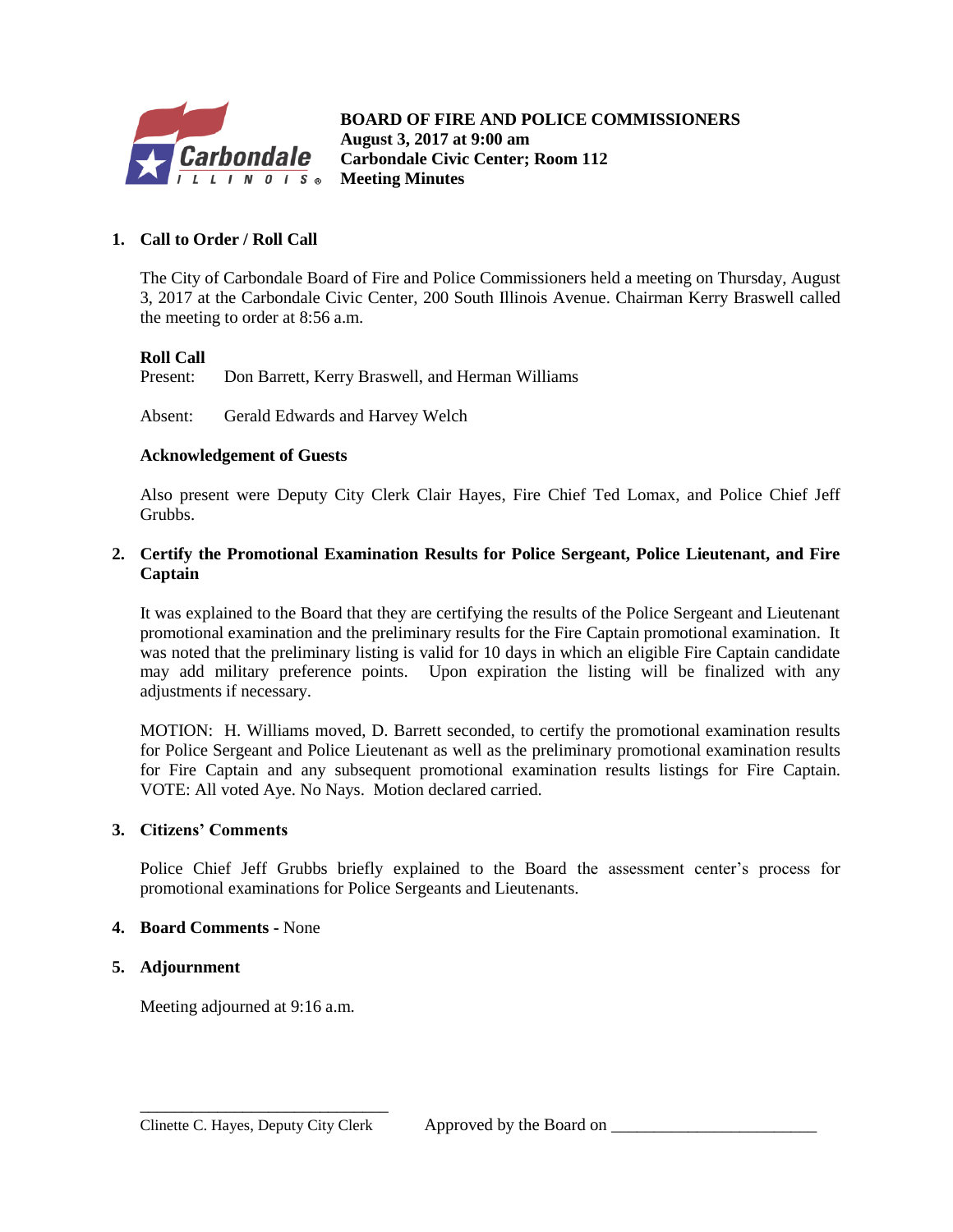## **Carbondale Public Library Board of Trustees**

Wednesday, July 12, 2017 Meeting Room 4:30 p.m. 405 West Main St.

## **MINUTES**

## **Call to order.**

Called to order at 4:30 p.m.

## **Roll call.**

Introductions, audience and visitors. Visitors are asked to introduce themselves at this time and present any issues they wish to discuss. Visitors wishing to address specific agenda items will be granted two to five minutes at the discretion of the President, not to exceed a total of twenty minutes. The Library Board may cut short any comments that are irrelevant, repetitious, or disruptive. (Id. at 1425-26).

## **Present.**

Philip Brown, President Barbara Levine, Vice President (1) Joyce Hayes, Secretary Roland Person Julian Pei Harriet Simon (2) Sharifa Stewart (1) Susan Tulis (1)

## **Absent.**

Don Prosser, Treasurer (2) The number following the Trustee's name indicates the number of absences this fiscal year.

## **Staff present.**

Diana Brawley Sussman, Library Director Gwen Hall Grosshenrich, Finance Manager

## **Visitors present.**

None.

## **President's report.**

The board congratulates Diana Brawley Sussman on her Illinois Librarian of the Year Award: "Diana, we are exceedingly proud of you. Certainly all of us realize what an outstanding librarian and administrator you are. And that your heart and mind are consistently in the right place. Throw in your very pro-active, forward-thinking approach, and you have a highly regarded director. Diana, receiving the ILA honor is confirmation of your remarkable ability and achievement."

## **Secretary's report.**

1. Approval of June 14, 2017 minutes. Susan Tulis made a motion to approve the minutes. Roland Person seconded. MOTION passed unanimously.

# **Correspondence and communications.**

None.

## **Financial report.**

1. Approval of bills payable up to and including bills due July 16, 2017 to August 15, 2017. Bills include masonry work. Philip Brown moved to pay the bills. Harriet Simon seconded. MOTION passed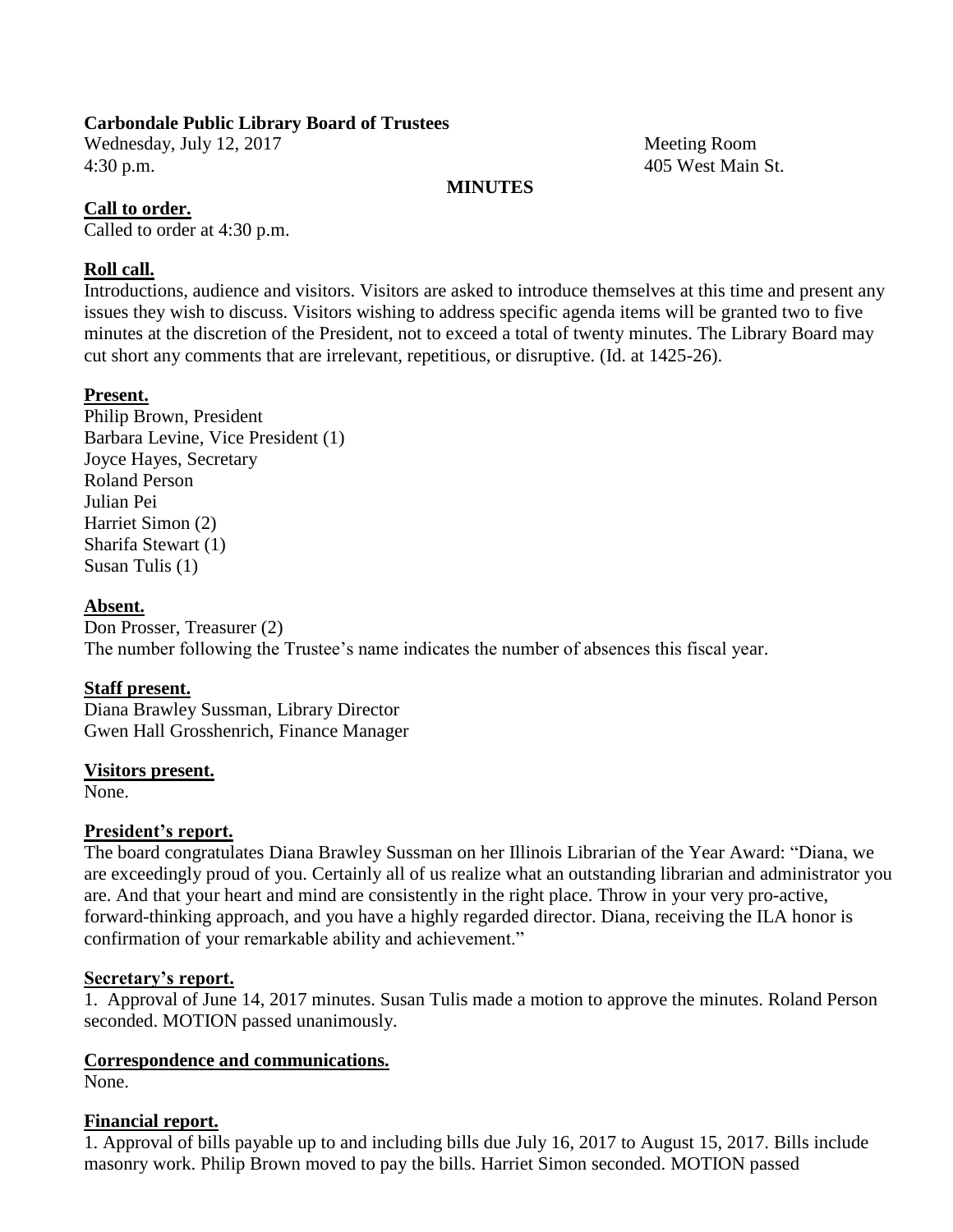unanimously.

2. Acceptance of the financial report for June 2017. The Finance Manager reported that we have finished out the grant cycle for this year's Project Next Generation. Julian Pei moved to accept the financial report. Joyce Hayes seconded. MOTION passed unanimously.

# **Librarian's report.**

1. Building and grounds maintenance. Reviewed progress of masonry work.

2. Illinois Public Library Annual Report (IPLAR). Reviewed the report, noting the following statistics: **What's up:**

- Total annual visits/attendance in the library: **FY16** 107,884; **FY17** 127,679
- Total reference transactions: **FY16** 45,487; **FY17** 47,535
- Number of Internet sessions: **FY16** 27,169; **FY17** 27,273
- Total number of programs: **FY16** 429; **FY17** 542
- Total program attendance: **FY16** 7,660; **FY17** 8,354

# **What's down:**

- State revenue down \$21,849. **FY16 Per Capita Grant** \$32,378; **FY17 Per Capita Grant** \$19,967. **FY16 Replacement Tax** \$46,843; **FY17 Replacement Tax** \$37,405

- Total number of materials loaned: **FY16** 140,963; **FY17** 138,486

- Total number of unexpired registered users: **FY16** 3,131; **FY17** 2,885 (There are two ways to count these numbers, so these statistics appear lower than we believe they are).

The board discussed ways to improve card registration, as many users do not have cards, but attend programs, and use the computers as guests. Philip Brown suggested that we encourage program attendees to register for library cards.

3. Other. We had excellent programmatic success in partnership with WSIU and the Rainbow Café for the Real Boy program.

# **Committee reports.**

None.

#### **Unfinished business.** None.

**New business.**

None.

**Other.** None.

# **Adjournment.**

Adjourned at 5:03 p.m.

Next Board Meetings for 2017 (all in Public Library meeting room, 4:30 p.m., second Wednesday of each month): August 9, September 13, October 11, November 8, December 13.

Respectfully submitted:

Joyce Hayes, Secretary Prepared by: Diana Brawley Sussman, Library Director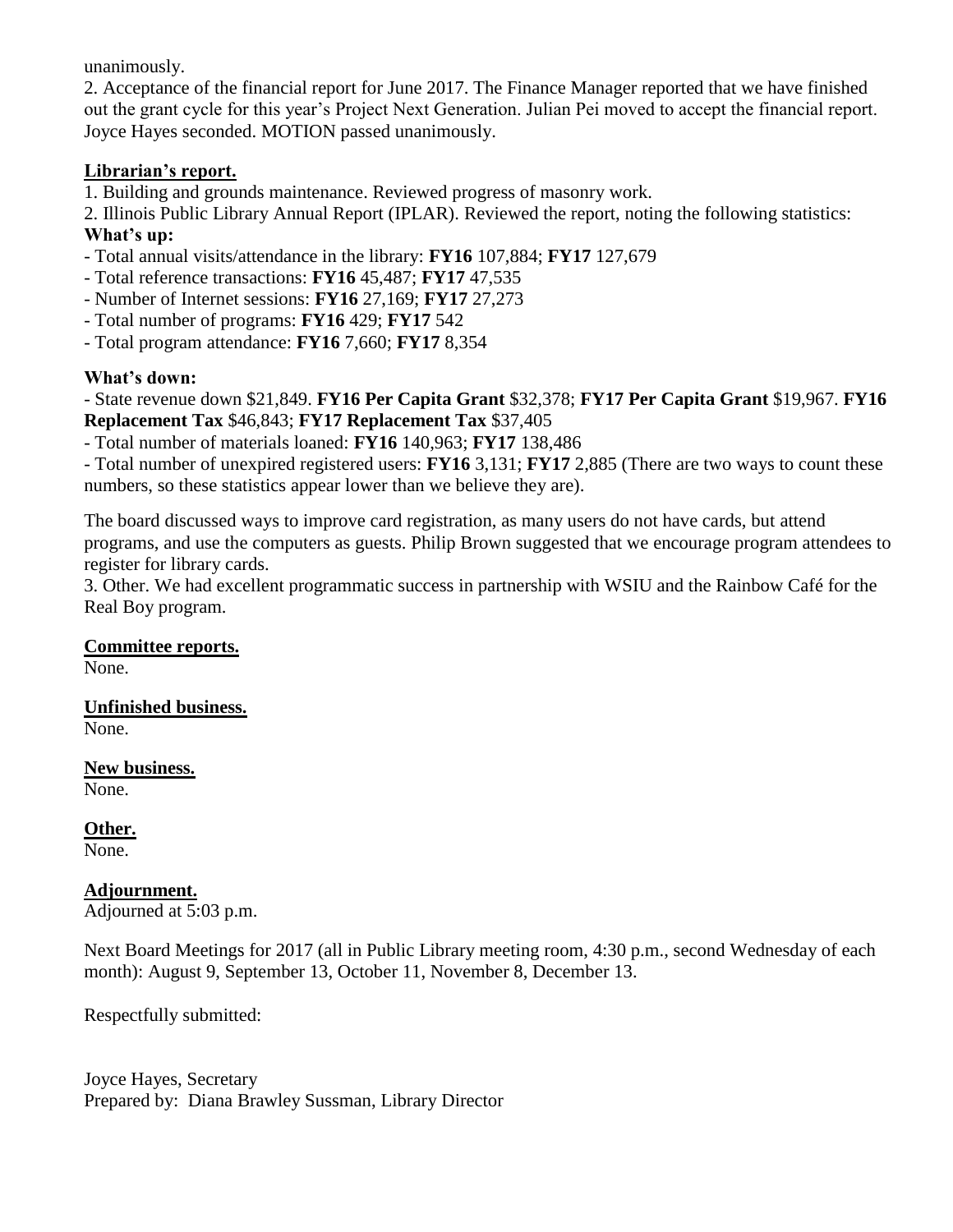

## **Non-Bargaining Unit Employees Personnel Board Meeting November 2, 2016**

The City of Carbondale's Non-Bargaining Unit Employees (NBUE) Personnel Board held a regular meeting on Wednesday, November 2, 2016, in Conference Room A of the Civic Center, 200 S. Illinois Avenue.

#### **1. Call to Order**

The meeting was called to order at 3:05 p.m., by Chair Dave Chamness.

## **2. Roll Call**

Present: David Chamness, Jeffrey Doherty, Sandy McCoy, Amber Ronketto, Chuck Vaught, Jamie Trammel

Absent: Harvey Welch

Also present: Administrative Services Director/Human Resources Manager Deborah McCoy, John Wallace, and Thomas Kyle.

#### **3. Approval of Minutes**

Motion was made by Amber Ronketto and seconded by Chuck Vaught to approve the minutes of the August 3, 2016, meeting. VOTE: Yes - Chamness, Doherty, S. McCoy, Ronketto, Vaught, Trammel.  $No - 0.$ 

Motion passed.

#### **4. Old/Unfinished Business**

A. Revised NBUE Rules and Regulations

There was discussion as to the revision of the NBUE Rules and Regulations, Grievance Procedure – Chapter 11, Sec.11-1 to 11-3, Vacation – Chapter 13, Sec. 13-2C, Funeral Leave-Chapter 13, Sec. 13-8 and Employment Development – Chapter 14, Sec. 14-2 being approved by council. Note to have all members incorporate in handout to replace old version.

- a. Jeff Doherty questioned if the proposed recommendations to the grievance procedure was approved by administration.
- b. Deb McCoy noted that yes, Administration approved the recommendation of the definition of a grievance by the Personnel Board. Administration approved the additional process to use a form to file a grievance but the language remained the same.
- B. Orientation Update

Debra McCoy stated that there will finally be an Employee Orientation that will be held on Thursday December 8, starting at 8:15 am and last until about 4:45 pm. The morning session will consist of a meeting with the City Manager, Department Heads and a tour of the City facilities. Lunch will be provided and second session will cover benefits. Blue Cross and Blue Shield and AFLAC representatives will speak to employees, Nationwide unable to be here to discuss deferred comp.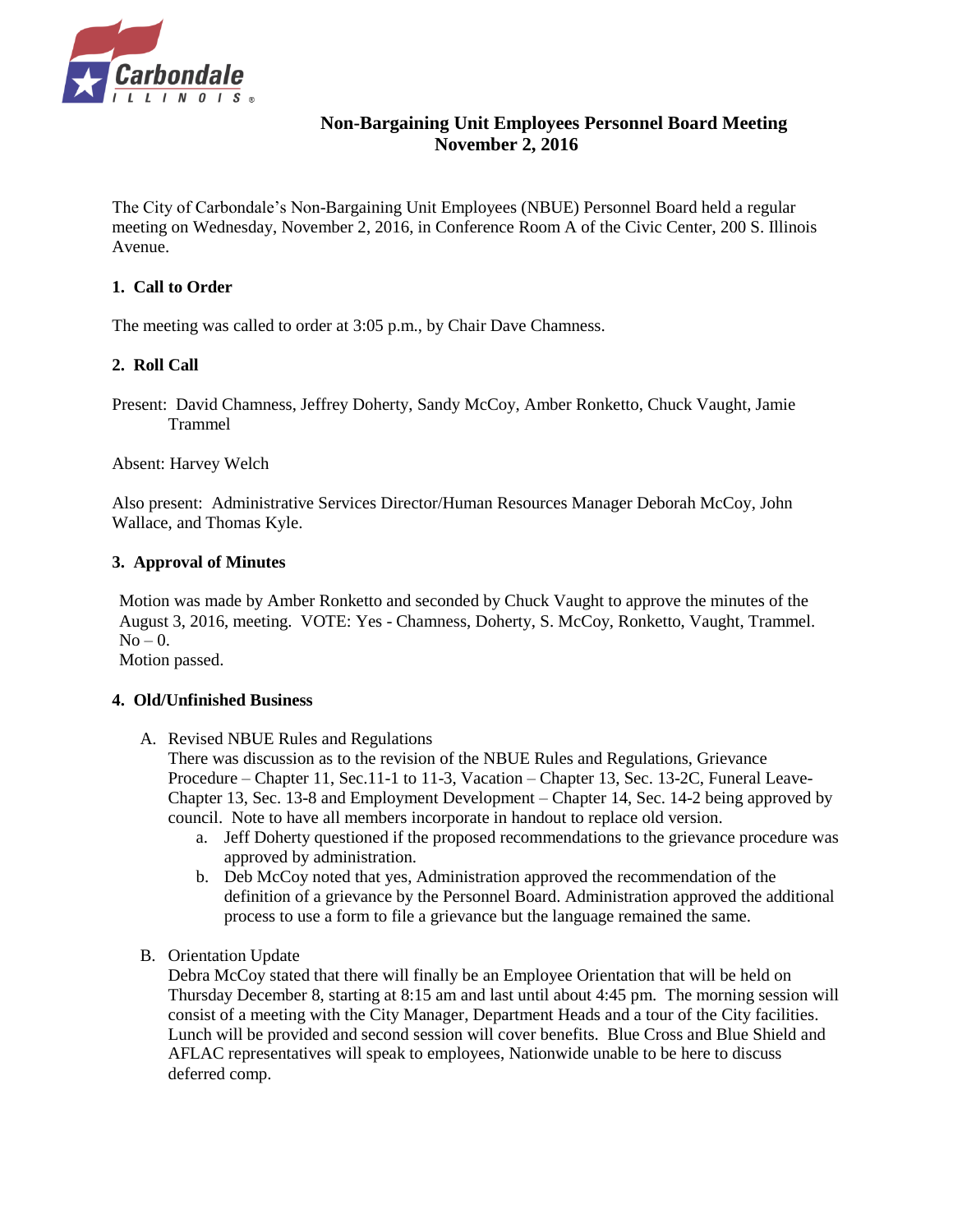Non-Bargaining Unit Employees Personnel Board Meeting November 2, 2016 - Page 2

> The Wellness Committee, Benefits Committee and Employee Recognition Committee will also speak with the employees. Deb noted that it would be nice if the Personnel Board could give the welcome at 8:15 am. Any members that can attend to have an opportunity to meet those employees that began employment during the year of 2016.

- a. There was discussion in reference to accommodation for  $2<sup>nd</sup>$  and  $3<sup>rd</sup>$  shift employees. Deb noted per the City Manager; orientation is mandatory unless extenuating circumstances arise. Those individuals from  $2<sup>nd</sup>$  and  $3<sup>rd</sup>$  shift will receive overtime pay for attending.
- b. John Wallace asked if orientation was only for regular employees. Deb noted that orientation was not for seasonal part-time but permanent part-time employees could attend. Also, noted that the City is aware and working on providing an orientation for existing employees that would like to receive the same information.

#### **5. New Business**

A. Residency Boundary Requirement

Sandy McCoy stated that employees have questions about several employees that live outside of the 9 mile boundary and the six (6) month is not being enforced. Also, noted that she has a list of employee allegedly not living within the boundary requirements.

There was discussion about numerous employees living outside of the 9 mile boundary and comments that in the past; employees were terminated if they did not move or refused to move with the 9 mile boundary. Noted that the City of Carbondale employment application gives notice and outlines to all applicants of the residency requirements as a condition of continued employment. Comments were made in reference to employees having difficulty selling their homes; which is not a condition of employment. There is a six (6) month hardship extension that is authorized by the City Manager. Amber Ronketto noted that the City is losing applicants due to the residency requirements. The Board discussed the various issues and ways to address the issues. Deb McCoy noted that the residency requirement should be enforced. Dave Chamness suggested that this issue be referred to the City Manager to give direction to the human resource department. Dave Chamness also noted that the NBUE minutes will be reviewed by Council and this discussion will go forward for approval and notified of this discussion

#### **6. Old Business**

Jeff Doherty referred back to old business; noting that the Council amended the wording for Funeral Leave expanded in reference to circumstances and travel.

The Board discussed the various issues with three (3) consecutive days verses three (3) days to be taken within a fourteen (14) day time period from the time of death. Various comments in reference to the misuse of leave, requiring documentation and the inconsistency of how leave is granted throughout the City.

Jeff Doherty referenced the June 24, 2015 NBUE minutes referencing Funeral Leave was changed to Bereavement leave; the policy was proposed and approved but should have been moved forward with no language changes. Deb noted that the Funeral and Bereavement Leave did not go to council for approval.

Jeff Doherty made the motion to recommend amending Bereavement Leave Chapter 13 Sec. 13-8 as follows; calling it Bereavement Leave with three (3) days granted within fourteen (14) days of the death. Amber Ronketto second the motion. Vote: All voted Yes.

Dave Chamness asked for other items of new business or old business.